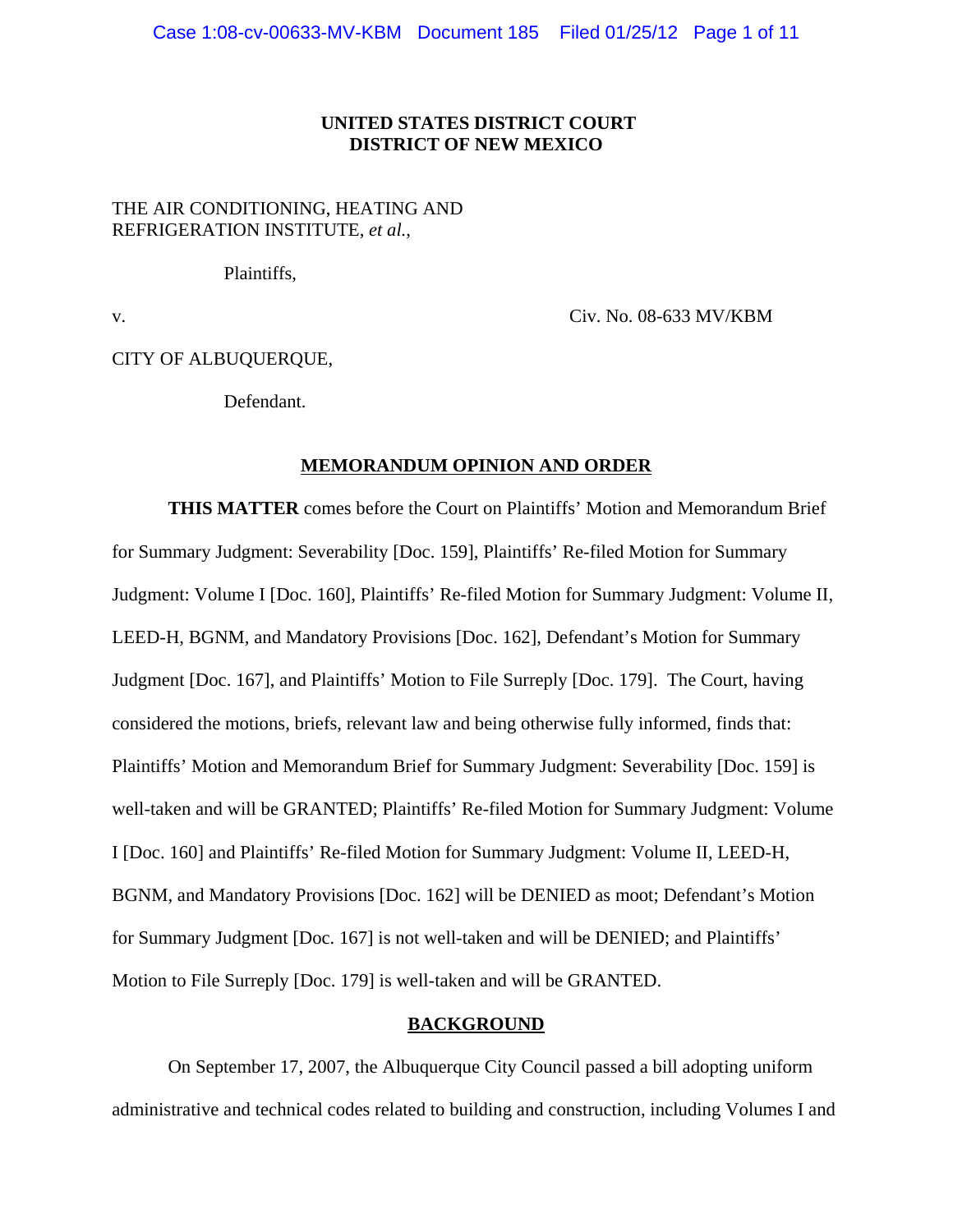### Case 1:08-cv-00633-MV-KBM Document 185 Filed 01/25/12 Page 2 of 11

II of the Albuquerque Energy Conservation Code (the "Code"). *See* Doc. 132 at 1. The Code regulates the design and construction of buildings for the effective use of energy. *Id.* at 2. Volume I applies to commercial and multi-family buildings. *Id.* Volume II applies to one and two family detached dwellings and townhouses. *Id.* Both Volumes I and II provide alternative methods for compliance: performance-based compliance paths and "prescriptive" compliance paths, which prescribe minimum efficiency standards for products that are more stringent than applicable federal standards for those products. *Id.* at 2, 7.

Plaintiffs, local and regional distributors of heating, ventilation, and air conditioning ("HVAC") and water heating products and three national trade associations that represent the manufacturers, contractors, and distributors of these products, brought suit against the City of Albuquerque (the "City") to obtain a declaratory judgment that certain provisions of Volumes I and II of the Code are preempted by federal law. *See* Doc. 25. Plaintiffs also sought injunctive relief against the enforcement of the Code, and moved for a preliminary injunction. *See* Doc. 30. After a hearing on October 1, 2008, the Court entered a Memorandum Opinion and Order on October 3, 2008, granting the preliminary injunction sought by Plaintiffs pending resolution of this case. *See* Doc. 61.

On September 4, 2009, Plaintiffs filed three renewed motions for partial summary judgment, arguing that portions of Volumes I and II of the Code are preempted by federal law: Plaintiffs' Renewed Motion and Memorandum Brief in Support of Partial Summary Judgment as to Volume I of the Code ("Volume I Motion"); Plaintiffs' Renewed Motion and Memorandum in Support of Partial Summary Judgment on Portions of Volume II ("Volume II Motion"); and Plaintiffs' Renewed Motion and Memorandum Brief for Partial Summary Judgment on Preemption of the City's Green Building Codes: Replacements ("Replacements Motion"). *See*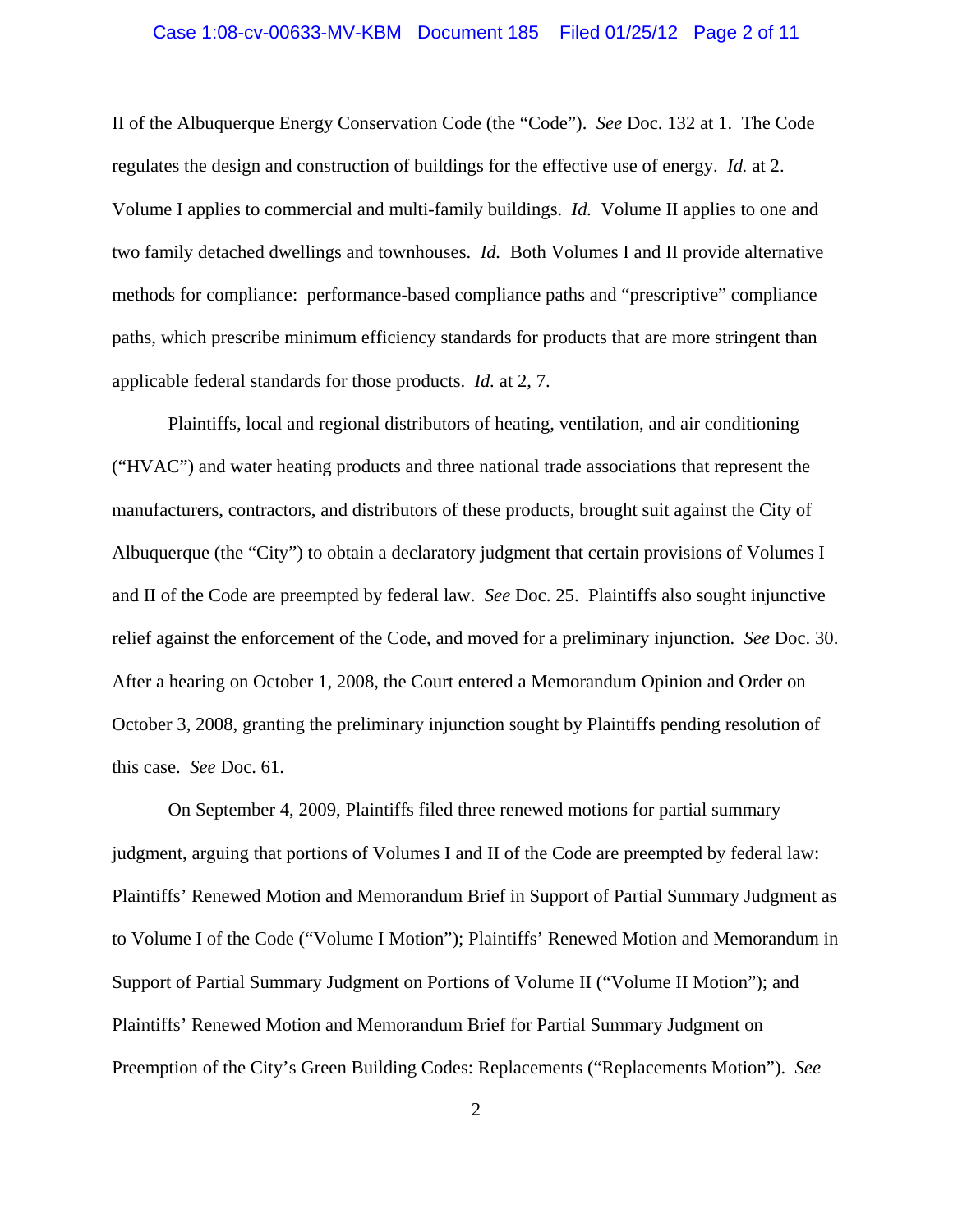Docs. 89, 90, 91.

On September 30, 2010, the Court entered a Memorandum Opinion and Order ("September 30, 2010 Order") granting in part Plaintiffs' Volume I Motion and Volume II Motion. *See* Doc. 132. Specifically, the Court found that the prescriptive compliance path provisions in both Volumes I and II, which require the use of HVAC equipment and water heaters with efficiency standards more stringent than federal standards, are preempted by federal law. *Id.* at 6, 8. Further, the Court found that Section 404 of Volume II is also preempted by federal law, as it is based on a standard reference design that uses efficiency levels that exceed federal efficiency standards. *Id.* at 8-9. The Court denied without prejudice those portions of Plaintiffs' Volume I Motion and Volume II Motion arguing that the performance-based compliance path provisions in Volumes I and II are also preempted. *Id.* at 6-7, 9-11. The Court declined to rule on Plaintiffs' Replacements Motion until after a determination of whether the preempted prescriptive provisions are severable from the remainder of Volumes I and II, and accordingly, denied the motion without prejudice. *Id.* at 11-12.

On February 3, 2011, Plaintiffs filed a Supplemental Complaint alleging that the invalid portions of the Code cannot be severed from the remaining portions of Volumes I and II. *See* Doc. 152. Thereafter, however, the parties entered a Stipulation Regarding Non-Severability of Prescriptive Paths (the "Stipulation"), in which the City agrees that the prescriptive compliance paths within Volumes I and II of the Code are not severable from the remaining performancebased compliance paths. Doc. 157 at 1*.* "In other words, neither Volume[] I nor II would have been enacted by the City Council in the absence of the inclusion of the prescriptive paths." *Id.*

Based on the Stipulation, Plaintiffs have now filed a motion for summary judgment, seeking a declaration that all portions of Volumes I and II concerning HVAC equipment and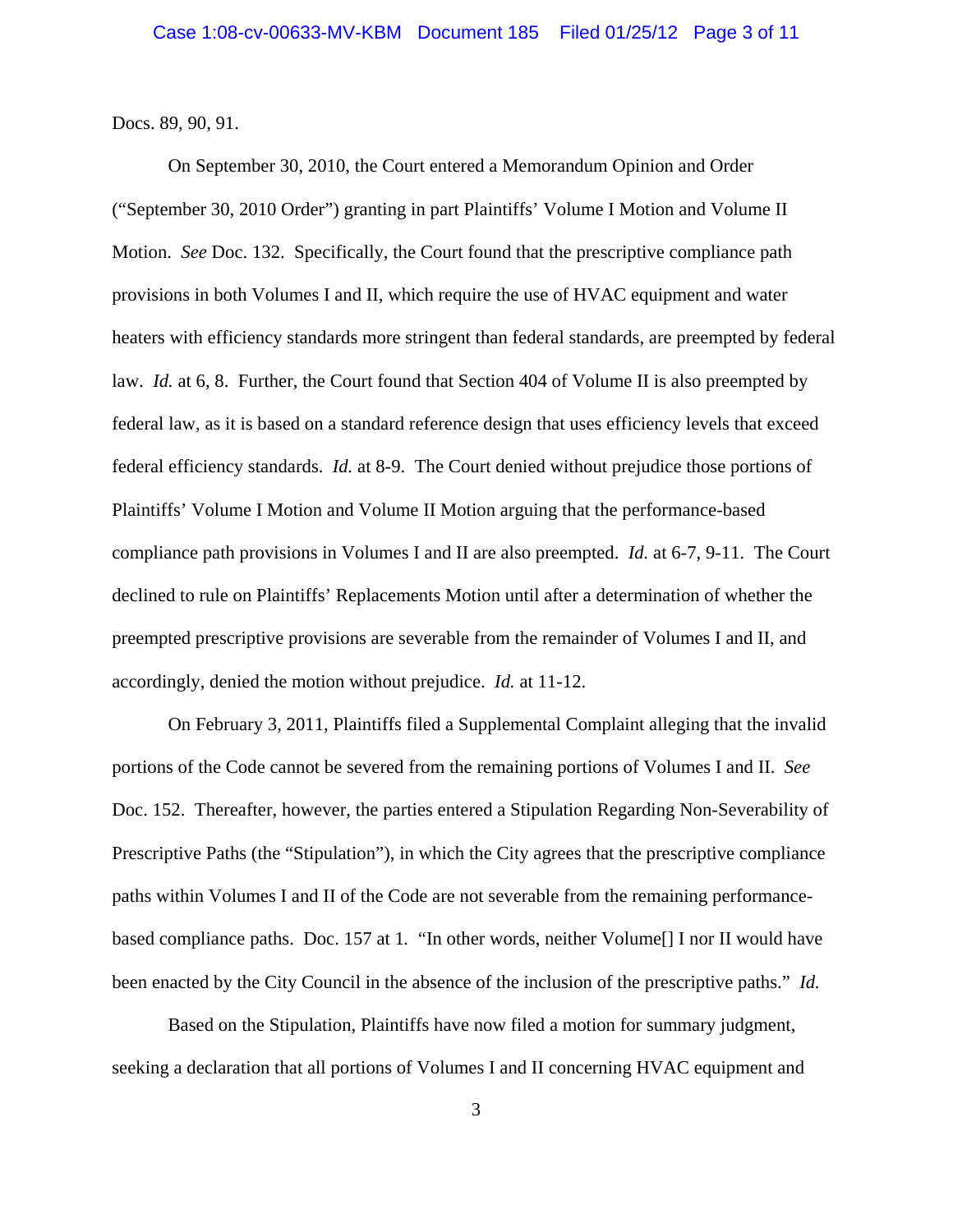### Case 1:08-cv-00633-MV-KBM Document 185 Filed 01/25/12 Page 4 of 11

service water heating equipment are invalid ("Severability Motion"). *See* Doc. 159. Plaintiffs have also filed alternative motions to be addressed only if the Court denies the Severability Motion, arguing that, even if severable from the prescriptive compliance path provisions, the performance-based compliance path provisions of Volumes I and II are nonetheless invalid because they, too, are preempted under federal law ("Re-filed Volume I Motion" and "Re-Filed Volume II Motion"). *See* Docs. 160, 162.

The City has filed its own Motion for Summary Judgment, which is accompanied by a brief that supports its motion and opposes Plaintiffs' motions (the "City's Brief"). *See* Doc. 168. In the City's Brief, the City requests that the Court "reconsider and reverse its prior rulings" that the prescriptive options in Volumes I and II are preempted, enter summary judgment instead in the City's favor as to the lawfulness of Volumes I and II, and deny Plaintiffs' current motions in their entirety. *Id.* at 3. Following the filing of the City's reply brief in support of its motion, Plaintiffs filed a motion for leave to file a surreply, requesting permission to respond to the discussion in the City's reply brief of the proper standard on a motion for reconsideration. *See* Doc. 179.

#### **DISCUSSION**

#### I. Plaintiffs' Motion for Leave to File Surreply

Plaintiffs filed a motion for leave to file a surreply to the City's reply brief in support of its Motion for Summary Judgment, on the ground that the City's reply brief was the first time the City discussed and cited cases discussing the standard on a motion for reconsideration. Doc. 179 at 1-2. According to Plaintiffs, fairness requires that they be allowed to file a surreply addressing the authority cited by the City in its reply brief. *Id.* at 2.

Where a reply brief presents either new legal arguments or new material to support legal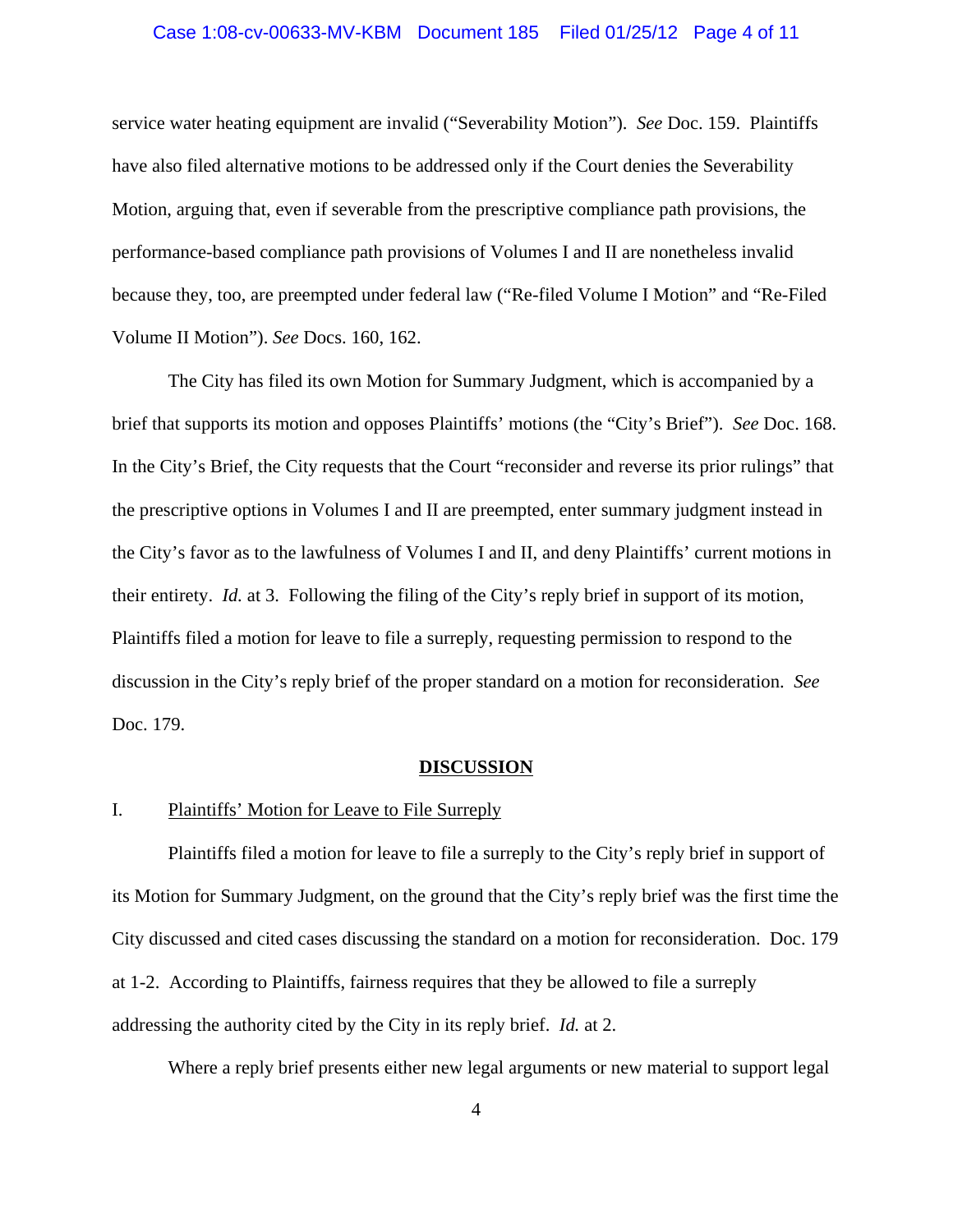### Case 1:08-cv-00633-MV-KBM Document 185 Filed 01/25/12 Page 5 of 11

arguments already made, the Court has "two permissible courses of action": it may either permit a surreply or refrain from relying on the new arguments or materials in the reply brief. *Doebele v. Sprint/United Mgmt. Co.*, 342 F.3d 1117, 1137, n.13 (10th Cir. 2003) (quoting *Beaird v. Seagate Tech., Inc.*, 145 F.3d 1159, 1164 (10th Cir. 1998)). Here, the City states that it "did not specifically recite the standard applicable" to a motion for reconsideration in its moving brief because it "did not envision it ever would be an issue." Doc. 182 at 1. In its reply brief, however, the City includes a section entitled "Standard for Motion for Reconsideration," and includes an analysis of case law on that subject. Doc. 177 at 2-3. Accordingly, the City admittedly presents in its reply brief a new legal argument. The City's explanation for its failure to address the standard applicable to its motion until its reply brief is unavailing, as the applicability of the proper standard to the determination of any motion is critical to the Court's decision. In any event, regardless of the City's reasoning, it admittedly presented a new argument for the first time in its reply brief. For this reason, the Court will permit Plaintiffs' surreply.

# II. Plaintiffs' Severability Motion

In their Severability Motion, Plaintiffs argue that because the Court has found the prescriptive compliance path provisions of Volumes I and II to be preempted, and because the parties have now stipulated that those provisions are not severable from the performance-based compliance path provisions, as a matter of law, all of the provisions of the Code concerning HVAC and service water heating equipment are invalid and unenforceable. On this basis, Plaintiffs request summary judgment in their favor.

Summary judgment is appropriate "if the pleadings, depositions, answers to interrogatories, and admissions on file, together with the affidavits, if any, show that there is no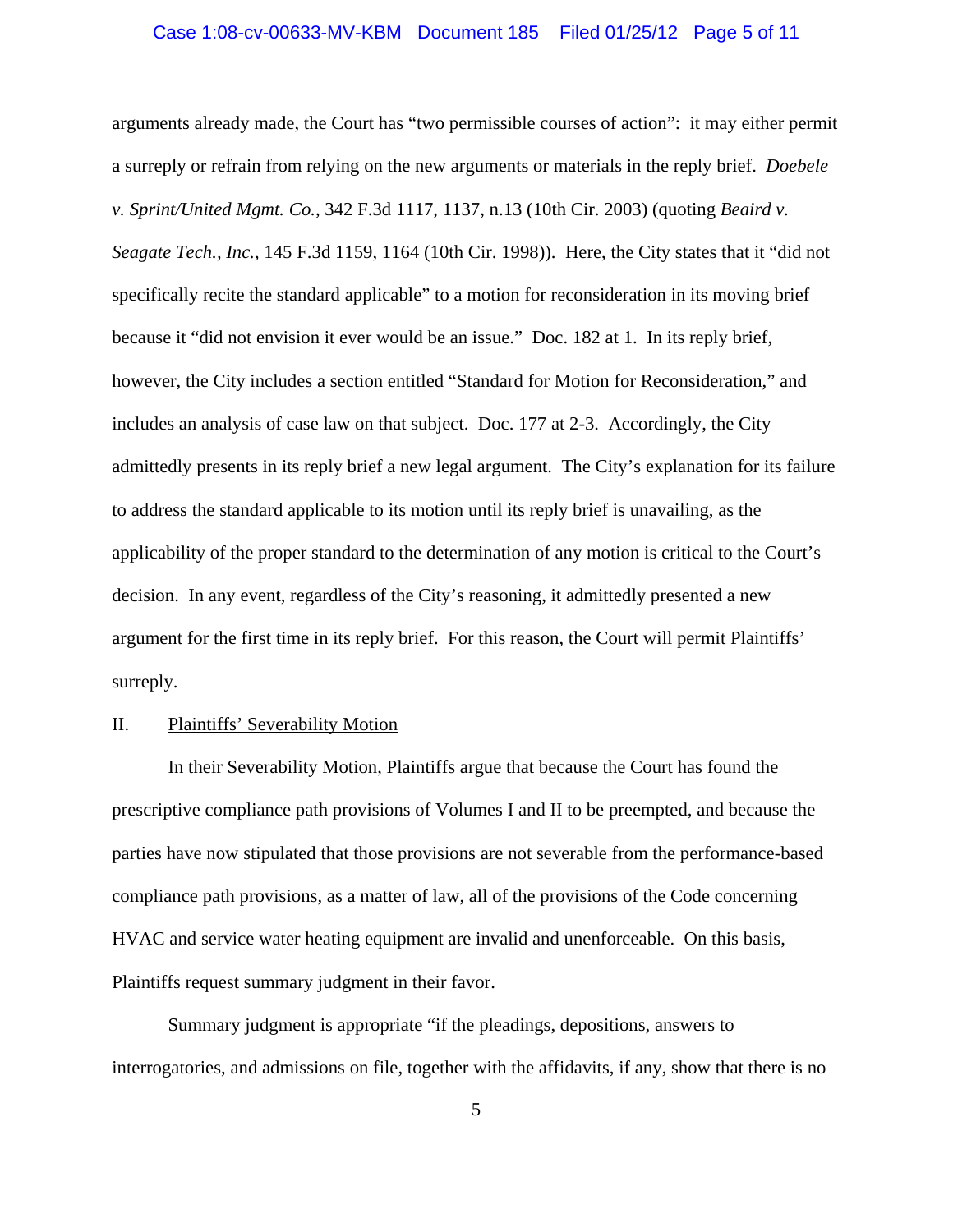### Case 1:08-cv-00633-MV-KBM Document 185 Filed 01/25/12 Page 6 of 11

genuine issue as to any material fact and that the moving party is entitled to a judgment as a matter of law." Fed. R. Civ. P. 56(c); *Jones v. Kodak Medical Assistance Plan*, 169 F.3d 1287, 1290 (10th Cir. 1999). Initially, the moving party bears the burden of demonstrating the absence of a genuine issue of material fact. *See Shapolia v. Los Alamos Nat'l Lab.*, 992 F.2d 1033, 1036 (10th Cir. 1993). Once the moving party meets its burden, the nonmoving party must show that genuine issues remain for trial "as to those dispositive matters for which it carries the burden of proof." *Applied Genetics Int'l Inc. v. First Affiliated Secs., Inc.*, 912 F.2d 1238, 1241 (10th Cir. 1991) (citations omitted).

In the September 30, 2010 Order, this Court held that the prescriptive compliance path provisions of Volumes I and II concerning HVAC and water heating equipment are preempted.<sup>1</sup> Where, as here, certain provisions of a statute or city ordinance have been found to be preempted, the issue of whether the preempted provisions are severable from the remainder of the statute or ordinance is a matter of state law. *Qwest Corp. v. City of Santa Fe, New Mexico*, 380 F.3d 1258, 1274 (10th Cir. 2004). Under New Mexico law, a partially invalid statute or ordinance may remain in force only if, *inter alia*, "when considering the entire act it cannot be said that the legislature would not have passed the remaining part if it had known that the objectionable part was invalid." *Baca v. New Mexico Dep't of Pub. Safety*, 2002-NMSC-017, ¶ 8, 132 N.M. 282, 47 P.3d 441.

Here, the parties have stipulated, and in the City's Brief, the City concedes, that neither Volume I nor II of the Code would have been enacted by the City Council in the absence of the inclusion of the prescriptive compliance paths, and that, accordingly, the prescriptive compliance

<sup>&</sup>lt;sup>1</sup>As discussed below, the Court declines to reconsider this ruling.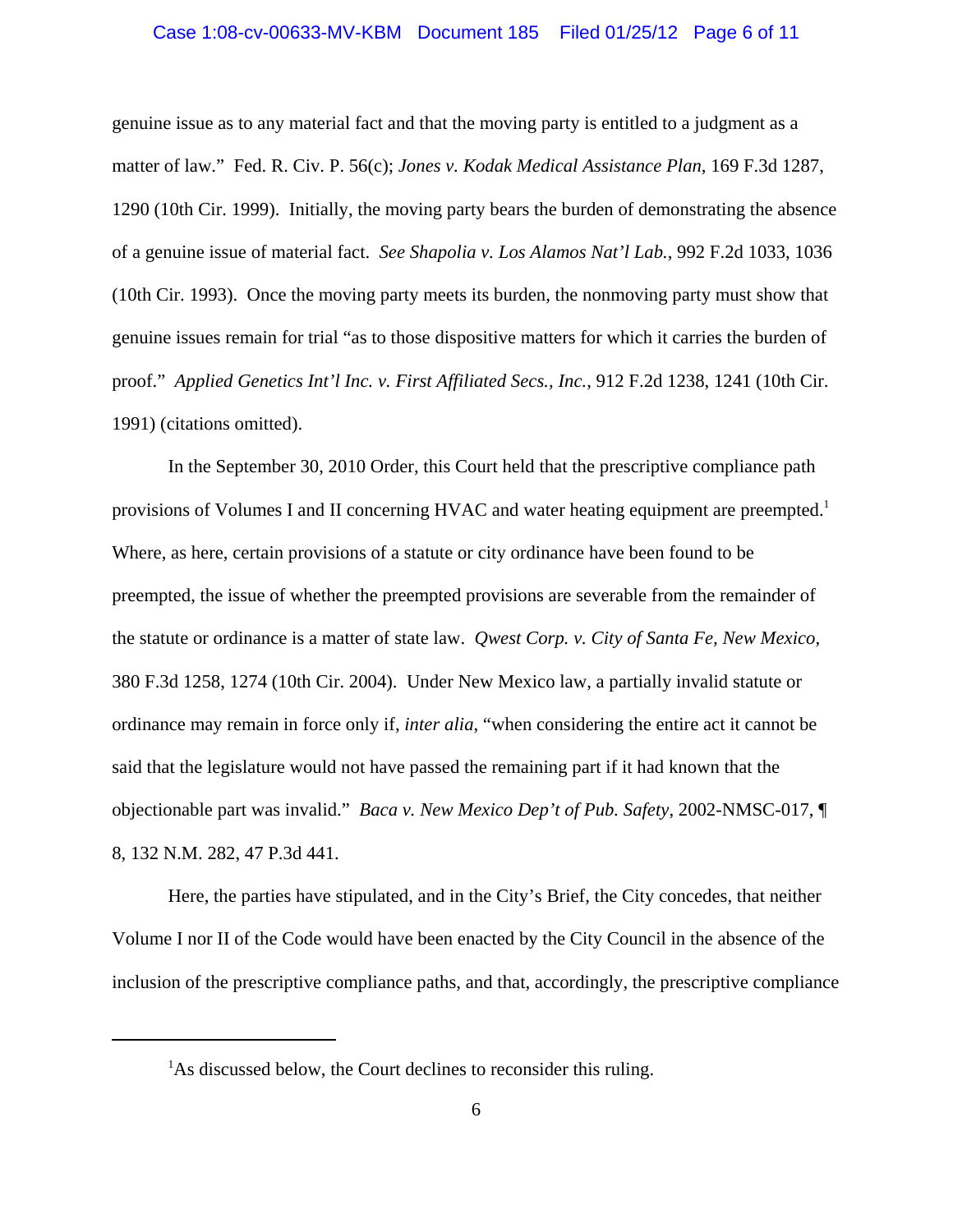### Case 1:08-cv-00633-MV-KBM Document 185 Filed 01/25/12 Page 7 of 11

paths are not severable from the remaining performance-based compliance paths. *See* Doc. 157; Doc. 168 at 42. Based on these undisputed facts, under New Mexico law, the performancebased compliance path provisions of the Volumes I and II may not remain in force. Accordingly, those provisions, to the extent they concern HVAC and water heating equipment, are invalid as a matter of law. Plaintiffs thus are entitled to summary judgment in their favor on Plaintiffs' Severability Motion.

### III. Plaintiffs' Re-filed Volume I Motion and Re-filed Volume II Motion

Plaintiffs submitted two alternative motions to the Court to be decided in the event their Severability Motion were to be denied. Specifically, in their Re-filed Volume I Motion and Refiled Volume II Motion, Plaintiffs argue that even if the prescriptive compliance path provisions were to be found severable and thus to remain in force, they, too, are preempted by federal law. *See* Docs. 160, 162. The City opposes these motions. *See* Doc. 168 at 26-45. As set forth above, however, Plaintiffs' Severability Motion will be granted. In light of the Court's ruling that the performance-based compliance path provisions are invalid because they are not severable from the prescriptive compliance path provisions, the Court need not reach the issue of whether the performance-based compliance path provisions are independently subject to preemption. Accordingly, Plaintiffs' Re-filed Volume I Motion and Re-filed Volume II Motion will be denied as moot.

#### IV. The City's Motion

Although the City did not identify its motion as a motion for reconsideration, the City explicitly states that it "is requesting that the Court reconsider and reverse its prior rulings," and on the basis of that reconsideration and reversal, declare as a matter of law that the prescriptive and performance compliance path provisions of Volumes I and II of the Code are lawful. Doc.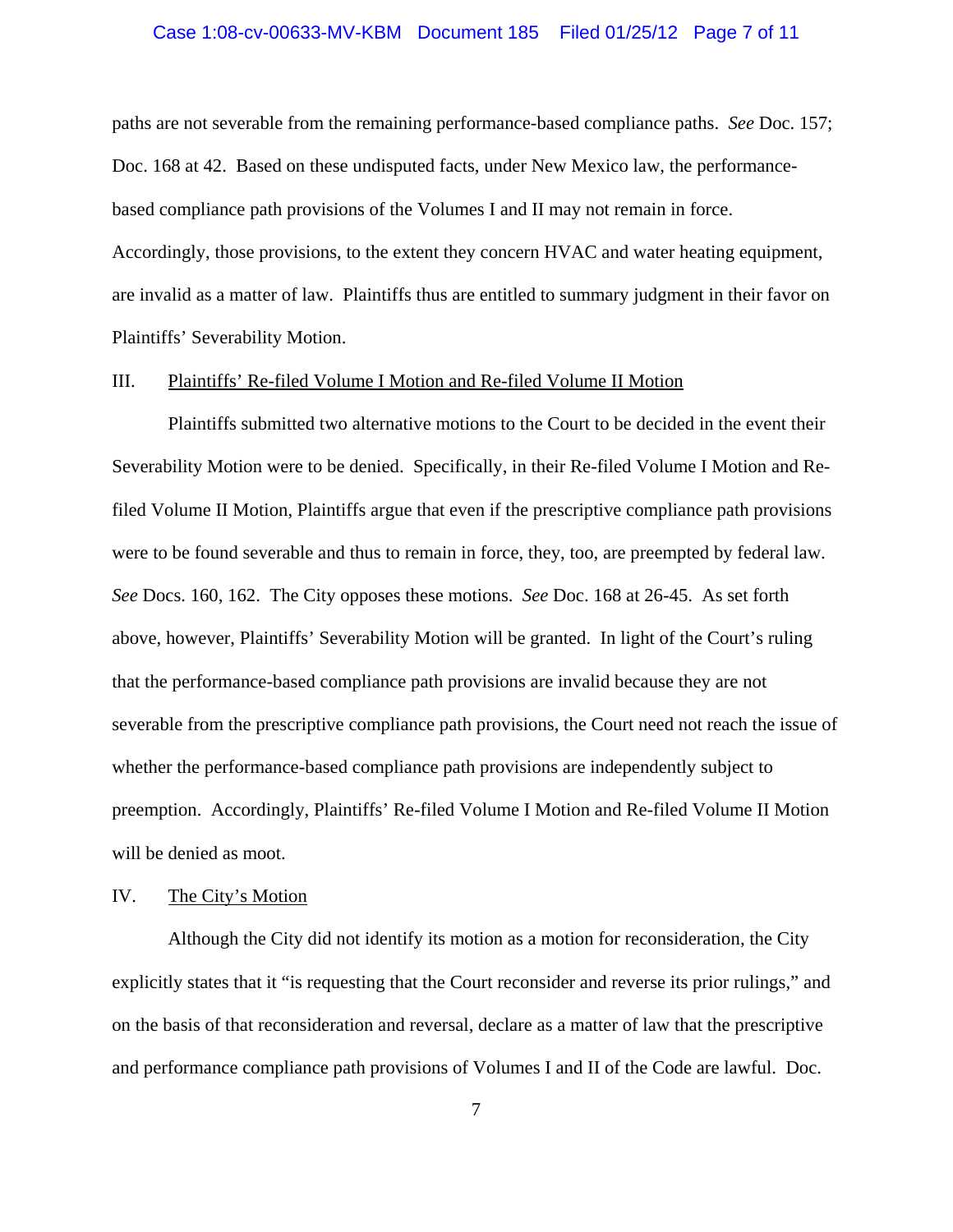### Case 1:08-cv-00633-MV-KBM Document 185 Filed 01/25/12 Page 8 of 11

168 at 3. Accordingly, the Court must apply to the City's motion the standard applicable to a motion for reconsideration.

The Federal Rules of Civil Procedure do not expressly recognize a motion for reconsideration. *In re Thornburg Mortgage, Inc. Secs. Litig.*, No. 07-85, 2011 WL 242189, \*19 (D.N.M. June 2, 2011). When a party seeks to obtain reconsideration of a non-final order, such as this Court's order granting partial summary judgment to Plaintiffs, the motion is considered "an interlocutory motion invoking the district court's general discretionary authority to review and revise interlocutory rulings prior to entry of final judgment." *Wagoner v. Wagoner*, 983 F.2d 1120, 1122 n.1 (10th Cir. 1991). Although the Court has "considerable discretion" to revisit its prior decisions, *see Thornburg Mortgage*, 2011 WL 242189 at \*19, "as a rule [the Court] should be loathe to do so in the absence of extraordinary circumstances such as where the initial decision was clearly erroneous and would work a manifest injustice." *Christianson v. Colt Indus. Operating Corp.*, 486 U.S. 800, 816 (1988) (citation omitted). Tenth Circuit case law is clear that a motion for reconsideration is an "inappropriate vehicle [] to reargue an issue previously addressed by the court when the motion merely advances new arguments, or supporting facts which were available at the time of the original motion." *Servants of Paraclete v. Does*, 204 F.3d 1005, 1012 (10th Cir. 2000); *see also Fye v. Oklahoma*, 516 F.3d 1217, 1224 (10th Cir. 2011) (finding district court did not abuse its discretion in denying motion for reconsideration on basis that "considerations of fairness and judicial economy outweigh[ed] the Plaintiffs' interest in getting a second (or third) bite at the summary judgment apple); *Otero v. Nat'l Distrib. Co., Inc.*, 627 F. Supp. 2d 1232, 1237 (D.N.M. 2009) (motion for reconsideration "is not a vehicle for relitigating old issues, presenting the case under new theories, securing a rehearing on the merits, or otherwise taking a second bite at the apple"). Rather, "[g]rounds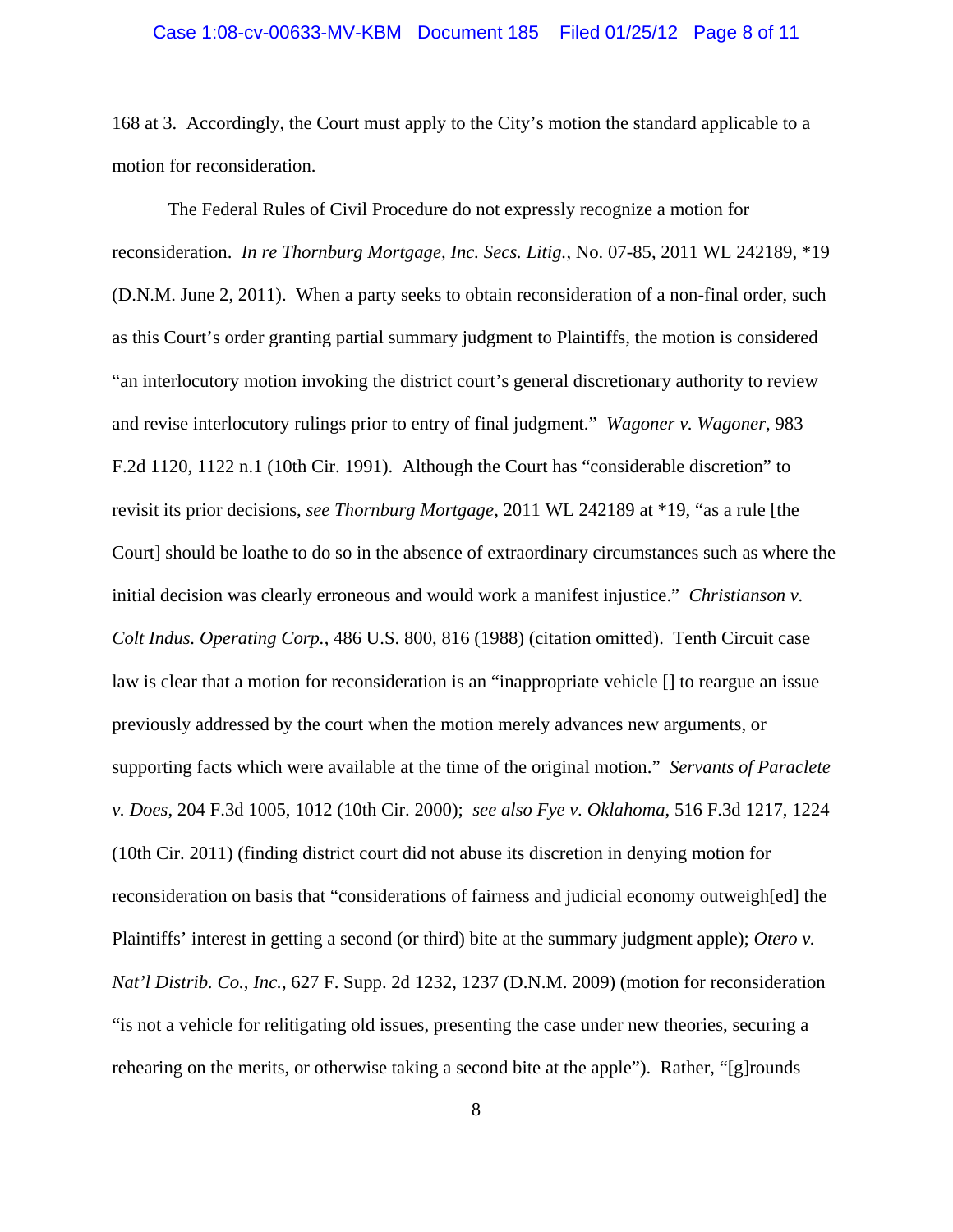### Case 1:08-cv-00633-MV-KBM Document 185 Filed 01/25/12 Page 9 of 11

warranting a motion to reconsider include (1) an intervening change in the controlling law, (2) new evidence previously unavailable, and (3) the need to correct clear error or prevent manifest injustice." *Servants of Paraclete*, 627 F. Supp. 2d at 1012. "Thus, a motion for reconsideration is appropriate where the court has misapprehended the facts, a party's position, or the controlling law." *Id.*

Under this standard, the City has failed to present grounds warranting reconsideration of the Court's decision that the prescriptive compliance path provisions of Volumes I and II of the Code are preempted by federal law. The City does not identify any intervening change in the controlling law, any new evidence previously unavailable, or any clear error made by this Court in its September 30, 2010 Order. Nor does the City argue that the Court misapprehended the facts, the City's position, or the controlling law. Rather, the City's Brief simply reargues issues previously litigated by the parties and decided by the Court, namely, the applicable standard for preemption and whether Volumes I and II "concern" the energy efficiency of covered products. These issues were squarely before the Court, and were decided by the Court, when it granted summary judgment to Plaintiffs with regard to the prescriptive compliance path provisions of Volumes I and II. *See* Doc. 132 at 3-6, 7-9. Indeed, the arguments presented by the City in support of its request for reconsideration are virtually the same as those presented by the City in its original briefs in opposition to Plaintiffs' Volume I Motion and Volume II Motion. *See* Doc. 118 at 20-22; 43-46; 39-41; Doc. 116 at 11. Because the City thus has failed to present a compelling basis for this Court to revisit the September 30, 2010 Order, in the interest of fairness and judicial economy, the Court declines to exercise its discretion to reconsider its decision that the prescriptive compliance path provisions of Volumes I and II of the Code are preempted by federal law. Based on the Court's prior ruling, to the extent the City's Motion for Summary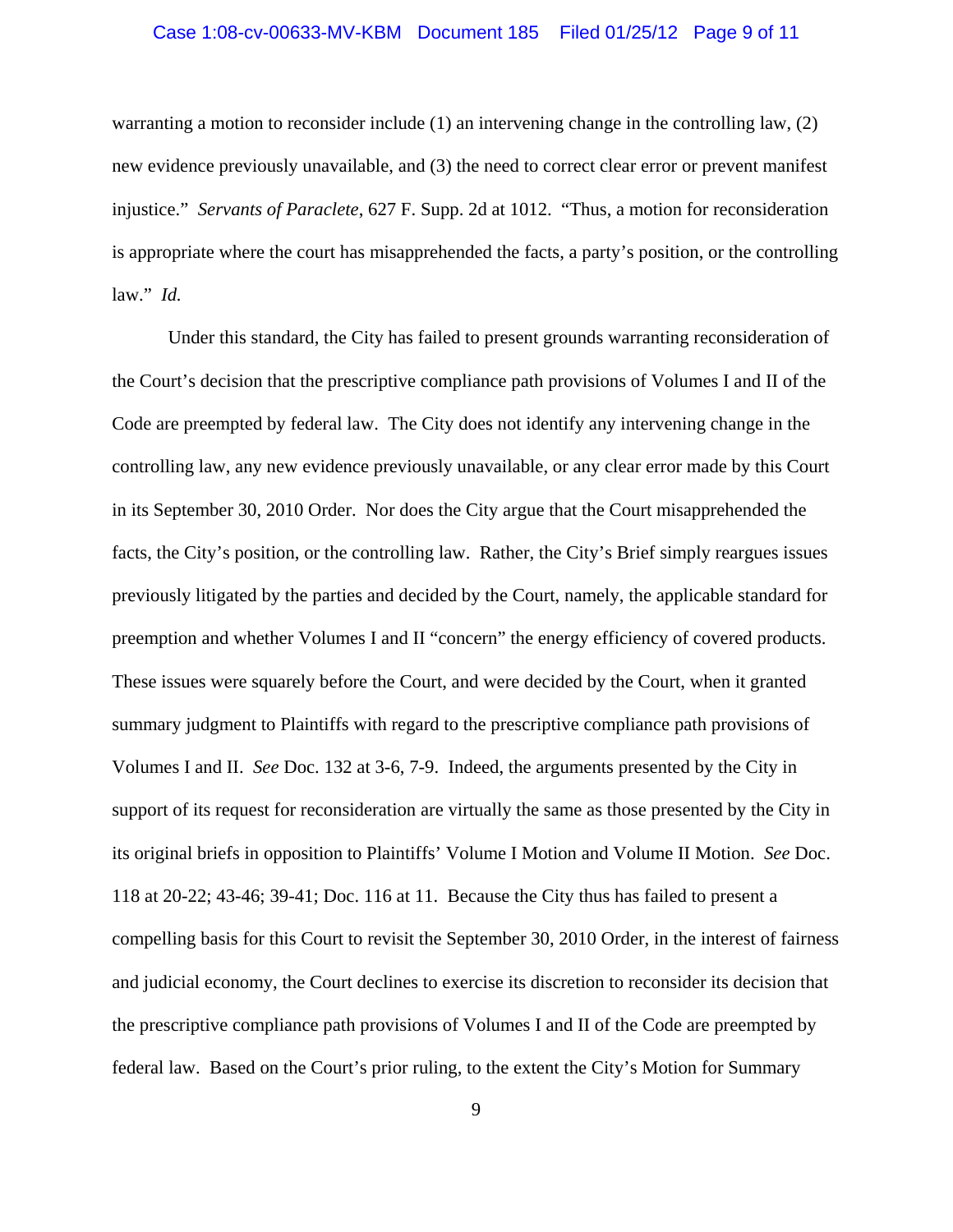### Case 1:08-cv-00633-MV-KBM Document 185 Filed 01/25/12 Page 10 of 11

Judgment seeks a declaration that the prescriptive compliance path provisions of both volumes are lawful, that Motion must be denied.

The remainder of the City's Brief is devoted to arguing that the performance-based compliance path provisions of Volumes I and II are not preempted. Specifically, the City argues that: (1) the performance-based compliance path provisions are exempt from preemption as to "new construction" under a statutory exception; (2) those provisions are also valid as to "replacements;" and (3) even if the provisions are preempted as to replacements, the provisions remain valid as to new construction because the replacements provisions are severable from the new construction provisions. *See* Doc. 168 at 26-42.

These arguments, however, would be relevant only if the Court were to find, in the first instance, that the performance-based compliance path provisions are severable from the prescriptive compliance path provisions. Because, as discussed above, the Court instead finds that these provisions are *not* severable, the performance-based compliance path provisions are invalid and unenforceable, as to both new construction and replacements. Accordingly, whether the performance-based compliance path provisions would be independently preempted as to new construction, replacements, or both, and whether those provisions would be severable as between new construction and replacements, is of no import. To the extent the City's Motion for Summary Judgment seeks a declaration that the performance-based compliance path provisions of both volumes are lawful, that Motion must be denied.

#### **CONCLUSION**

Because the City included a new legal argument in its reply brief, Plaintiffs were entitled to file a surreply. Because the City failed to present grounds warranting reconsideration of the Court's September 30, 2010 Order, the Court declines to reconsider the rulings in that Order.